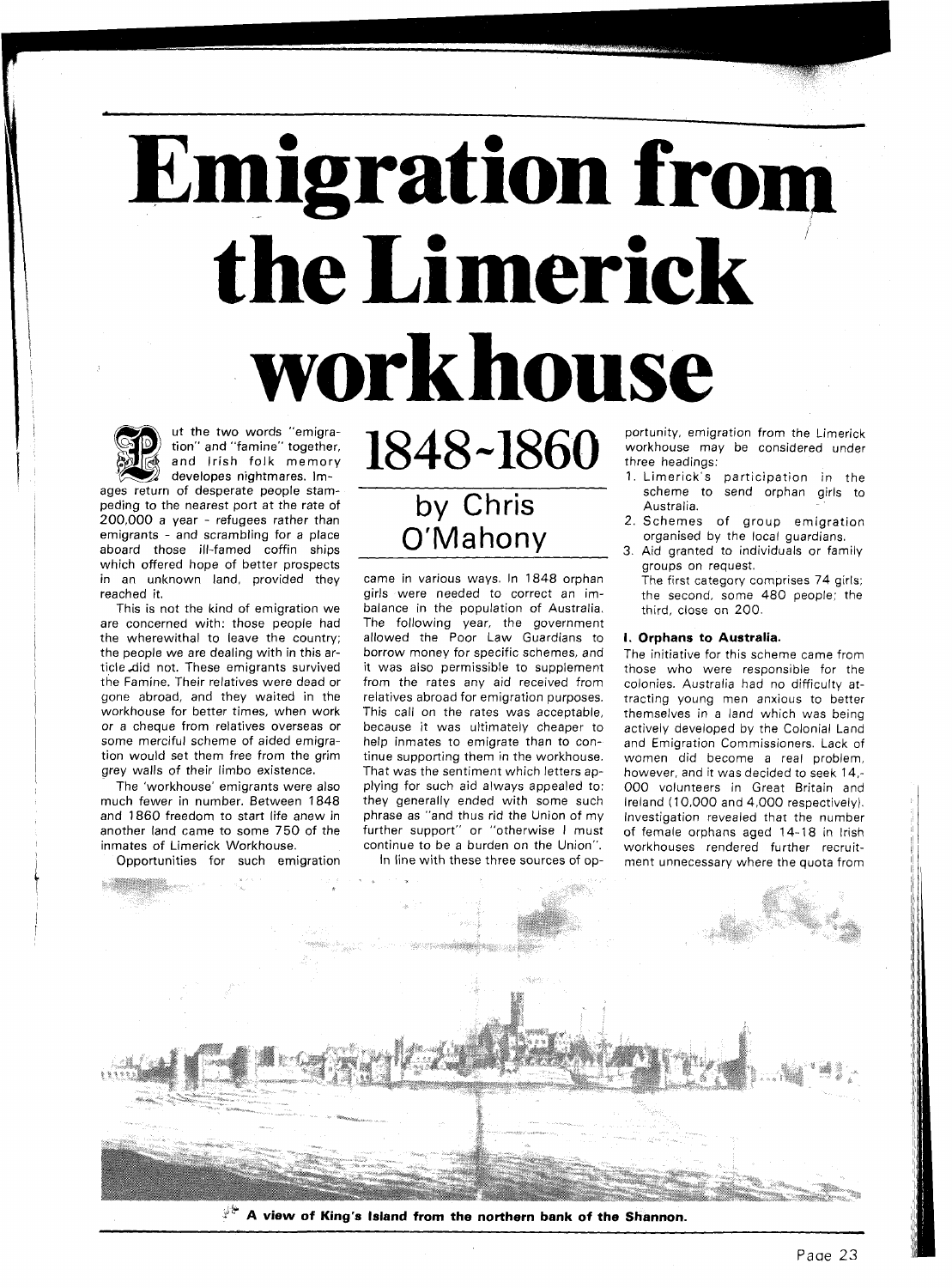Ireland was concerned.

It would lead us too far away to go into this scheme in any detail in the present context. Suffice it to say that the colonial authprities provided free passage from Plymouth. good care during the 100 day voyage, and work on arrival. All the local guardians had to pay for was the outfit and conveyance to Plymouth. Between May 1848 and April 1850. 4.085 Irish girls went to Australia under this scheme. The first year, 2,170 went: the second year 1,915 were recruited, Limerick contributed 74 to the first batch. but, owing to complaints which they received and for which they failed to obtain any satisfaction, they refused to participate the second year.

# **I!. Group Schemes**

Under this heading there are three groups to be considered: one each to New York, Van Diemen's Land and Quebec.

# **New York**

In 1849 the Poor Law was extended to enable boards of guardians to contract loans for emigration purposes. By this time the Limerick Guardians had four workhouses in operation and were trying to cope with an average of 3,400 inmates at any given time. They lost no time, therefore, in drawing up lists of able-bodied men and women under 30 for selection as emigrants, and securing a loan of £500 with which to send as many as possible to New York.

According to the minutes of the Limerick Board of Guardians, they sent 103 paupers in four batches: 12 on 11 December, 30 on 25 December, 35 on 10 January 1850, and 26 on 30 January.

The Abstract of emigration returns from the various Unions for April 1849 - March 1850 (which I shall refer to from here on as "the abstract") throws light on the composition of this group: there were 10 male adults, 75 female adults, and 18 children. An adult, by the way, was anyone aged 15 or over; hence my reluctance to refer to them as men and women.

Francis Spaight had the contract for all four batches. The fare was £4.1 2.6 per adult and £4.5.0 for children under the age of 13. Each emigrant received 15/- "landing money" on arrival.

# **Van Diemen's Land**

The initiative for the next group came from the Colonial Land and Emigration Commission. They were looking for girls in the 17-25 age group and offered free passage from Plymouth. The guardians accordingly selected 50 girls in July 1852, 30 of whom were approved by the Commission's inspector in the following month? In September they were dispatched to Plymouth, and at the

end of that month they sailed for Western Australia aboard the 'Travancore'.

The name of one of these thirty girls has been preserved. Shortly before they were due to leave, one of them, Anne O'Brien, changed her mind, and her place was taken by Mary O'Brien of the Limerick E.D. (This abbreviation is used throughout for "electoral division", of which there were 34 in the Limerick Union).

We also know the name of the person who accompanied this group as matron: Mrs Charlotte O'Sullivan, who was matron of the workhouse at the time, volunteered to take charge of the emigrants in return for a free passage, and was accepted.

# **Quebec**

Towards the end of 1853 the Emigration Commissioners again offered to transport girls under 25 to Australia. Initially, the guardians accepted and 100 girls were approved. This happened in December, but a strange four month silence followed. We don't know what happened in the interim, but when the subject was raised again, there were 112 girls and their destination had been changed to Quebec. Nor were the Emigration Commissioners footing the bill; the money was coming from the Poor Law Commissioners in Dublin, who had agreed to draw on their "rate-in-aid fund" for the f 746.13.4 required. This was a fund set aside to help poorer Unions in times of distress and was sometimes used to aid emigration. Its use in the present context, however, would seem to indicate some form of compromise following on a quarrel with the Emigration Commissioners.

Be that as it may, the transport of 112 girls was deemed a sufficiently large operation to warrant a special committee being appointed to organise it. Tenders were invited and a list of conditions, provisions and outfits was drawn up. These are worth looking at, for they show the care that was taken in the preparation of such emigrants.

The conditions were that the girls would travel in a section of the ship which was partitioned off from the rest of the passengers, and that medical assistance would be available to them on board.

The provisions per adult passenger were to be:  $\frac{1}{2}$ lb of bread or biscuit per week of voyage and 10lbs of bacon. Children were allowed half of those amounts. Passengers also had to bring their own bedding and cooking utensils.

The outfit to be bought for each girl was: 2 night caps, 1 pair of shoes, 1 gown, 2 combs, pins, needles and thread for sewing, needles and  $\frac{1}{2}$ lb cotton for knitting, 1 flannel petticoat, 2 aprons, 1 bonnet, 2 shifts, 1 wrapper, 1 shawl, 1 brush, 2 towels, 1 neck kerchief, 2 pairs of stockings, 2 Ibs of soap, 1 prayer

book, 2 yds of calico, 1 scissors, 1 canvas bag.

At this stage (April 1854) the committee would seem to have got carried away with enthusiasm, for they now suggested contracting a loan of £2,000 in order to send a further 300 females who had been at least three years in (he workhouse. This was duly approved and the exodus to Quebec began.

The record is not clear about the precise number which finally sailed out of the 412 selected. Eventually they all went; but if the shipping lists are ever found, a discrepancy between the official figures and the lists would not surprise me.

Four ships conveyed them to Quebec: the 'Theron' sailed on 6 June, the 'Triumph' and the "William & Joseph' went in July, and the 'Anna Maria' followed shortly afterwards. The names of the officers who accompanied each group were: Miss Mary Flanagan, who resigned her nursing post to go along as matron on one ship, Mrs Mary Anne Shanahan, Anne O'Brien (very likely the same person who had earlier changed her mind about going to Australia), and Hanora McNamara.

In October all were reported to have arrived safely and found work immediately. This should not lead us to conclude that they all stayed in Quebec, however, for an earlier letter, reporting the safe arrival of the 'Theron' on 29 July, stated that all proceeded immediately to Montreal. Anyone for whom work could not be found there immediately would be sent to Upper Canada, where work was plentiful. One gathers that "immediately" is to be taken with a grain of salt, and that the emigrants became widely dispersed in the process of finding employment.

## It's a small world

Among the emigrants of the summer of 1854 was a girl called Anne Hannan. But in April 1857 Anne was back on the doorstep of the Limerick Board of Guardians with a very sad story to account for her destitute state. She had found employment, she said, with the Juby family, in Quebec and had accompanied Miss Juby as maid to Belfast the previous month. Alas, Miss Juby died two days after they landed, owing Anne £14 in arrears of wages. To make matter worse, the captain of the vessel of which they had come to Ireland had sen all Miss Juby's luggage back to Canad and Anne's along with it. The Poor La Guardians in Belfast had refused to he her; she would have to go back Limerick, they said. A Mrs Savage w whom they had been staying gave h 12/6 for this purpose. Would the Gug dians please help her return to Canag

Being used to sob stories, the gu dians remained dry-eyed; check. story, they ordered. When Anne saw they were actually going to write to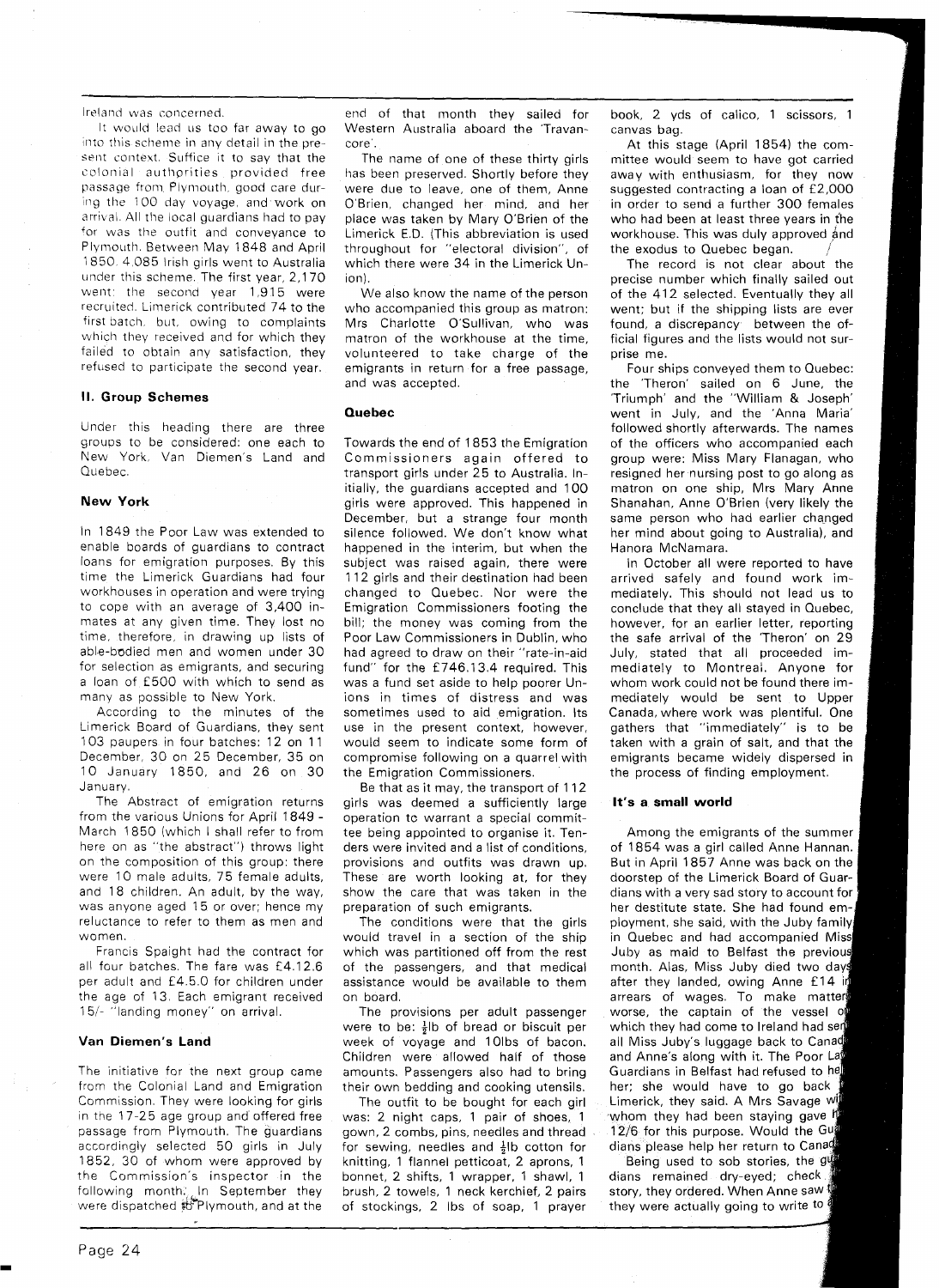Bonner in Quebec, whom she had mentioned as a person who could vouch for her story, she decided to tell the truth almost the truth. She had actually come over to Ireland with Mrs Savage, who discharged her on reaching Belfast. She had then tried to return to Limerick, but ran out of funds in Dublin. A railway porter called Flannery gave her lodging and lent her 10/- for the journey, but he had kept her luggage as a pledge.

The guardians checked this out by writing to Mr Flannery and Mrs Savage. A letter from the secretary of the Dublin and Drogheda Railway Co. revealed that they had no Mr Flannery in their employment. They did, however, have a porter who kept lodgers, a Mr Cullen, "a very proper man". Mr Cullen remembered the girl: she called herself Anne Wilson and stayed a week. When he saw she couldn't pay, he gave her 10/- to get to Limerick, and yes, she bad left her trunk, saying she would call back for it in a few weeks. But it was not a pledge; it contained only a frock and a few rags. Mrs Savage also knew her as Anne Wilson, and had discharged her. If the guardians needed further information, they should consult her son: he was an army officer and stationed in Limerick!

#### **Ill Aid to Individuals**

According to the official returns on emigration, 175 people were helped to emigrate from the Limerick Union, besides those we have already considered. The record identifies all of these, and adds others who accompanied them, or who resigned from the service of the Union in order to emigrate, or who emigrated after official returns ceased to be made, bringing the total of identifiable emigrants from this area to 2 10.

To list so many emigrants would be tedious. I shall confine myself, therefore, to a few generalities, illustrated where possible with examples.

The dribble of individual emigration was spread out over ten years, starting in 1851. Men, women and children went in the proportion of roughly 23%, 32%. and 45% respectively, some 90% of them destined for America and 10% for Australia. Because of the clerk's unfortunate habit of frequently using the word 'America', which could mean Canada or the U.S.A., it is not possible to give an accurate breakdown of the emigration to these two countries, but it is clear that the majority, maybe some 70% went to the U.S. Aiding emigration to Britain did not come within the competence of the



**An early 19th century print of the Custom House.**<br> **An early 19th century print of the Custom House.**